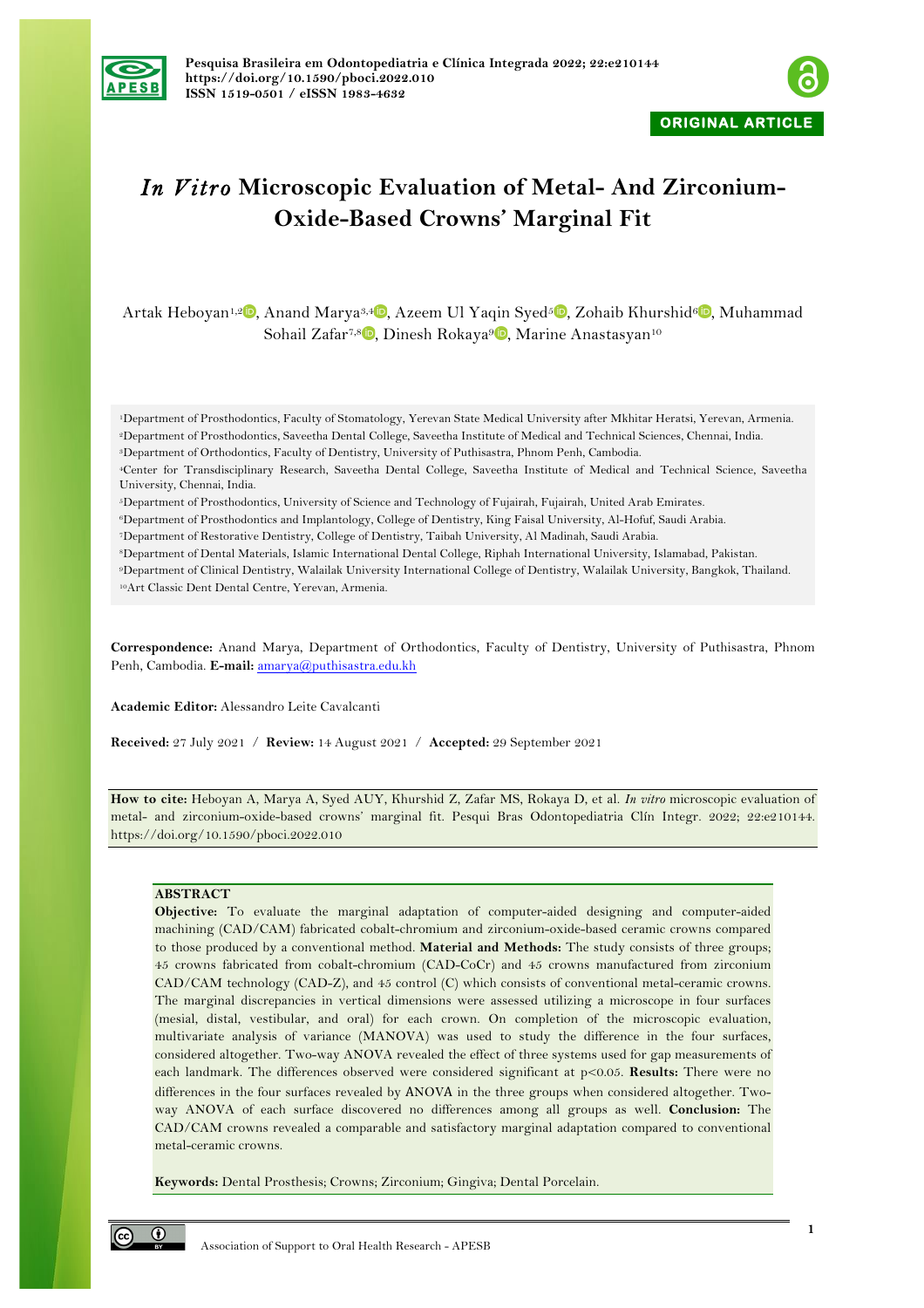### **Introduction**

Presently, the use of ceramic restorations has considerably increased in dentistry [1] due to their constant improvement in such characteristics as aesthetics, biocompatibility, greater resistance to staining, corrosion, wear, and mastication forces time [2,3]. Clinical success and longevity of restorations are determined by the mechanical, biological, and esthetic requirements. Further, a good impression also helps in the success of the prosthetic restoration [4]. Silicone elastomeric polymers are widely used in dentistry, and among them, polyvinyl siloxane is considered the first line of impression material for making prosthetic crowns and veneers due to its high accuracy and dimensional stability [5,6]. Good impressions are also crucial for the internal and marginal adaptations, structural rigidity, and maintenance of pulpal and periodontal health as they are essential for the longevity of the restorations  $\begin{bmatrix} 7 \\ 7 \end{bmatrix}$ . Several factors such as the condition of abutment teeth, construction type, pontic design, occlusion, restorative biomaterial used may contribute to the durability of fixed prosthetic constructions, with the internal and marginal fit of restoration being the most essential [8,9].

Meanwhile, design preparation, the form of the finish line, restoration material and technique, cement type, dentist's expertise, among other factors, might impact the restoration adaptation [10-12]. Marginal distortion around metal-ceramic construction might occur at any stage of fabrication. The increased marginal discrepancy results in the thicker layer of cement affected by the oral cavity environment, causing cement dissolution, with further tooth biofilm accumulation, marginal discoloration, and hypersensitivity. Other expected consequences include caries, gingival crevicular fluid overflow, microleakage, pulpal infection, subsequent bone loss, and the development of periodontal pathology [10-13]. In addition, the insufficient internal fit might bring restoration retention deficiency and low resistance to the tooth-restoration complex  $\lceil 10 \rceil$ .

Various fabrication techniques for various types of constructions are described in the literature. The wide application of computer-aided designing and computer-aided machining (CAD/CAM) systems among dentists is conditioned by the simplification of their clinical and laboratory procedures [14,15]. Clinical evaluation of marginal adaptation is carried out by probing. Marginal adaptation is evaluated using radiographic examination and scanning electron microscopy [16-19]. The silicone replica is another nondestructive technique to assess the internal and marginal adaptation. The gap between the prepared tooth and the internal surface of the construction is recorded by a light body polyvinylsiloxane impression material [17]. However, there is still no standard of the acceptable value of marginal fit. The acceptable value ranges from lower or equal to 120  $\mu$ m [15,16] to that less than 100 $\mu$ m [20-23]. Another study revealed no significant difference between marginal fit between the crowns fabricated from lost wax and CAD/CAM lithium disilicate [19]. There is existing data on a more considerable marginal discrepancy in the crown fabricated by the CAD/CAM technology  $\lceil 20,21 \rceil$ . One study suggested the mean marginal discrepancy values of 86.64  $\mu$ m for CAD/CAM machining, 96.23 μm for direct metal laser sintering, and 75.92 μm for conventional casting [24]. Studies also show that the marginal adaptation of conventional and CAD/CAM-fabricated lithium disilicate crowns was inconsistent [25-30].

The latest systematic review reported insufficient data on crown restorations' internal and marginal fit [25-27]. Hence, the study's objective was to assess *in vitro* the marginal adaptation of single CAD/CAMfabricated cobalt-chromium and zirconium-oxide-based ceramic crowns compared to those fabricated by the conventional method.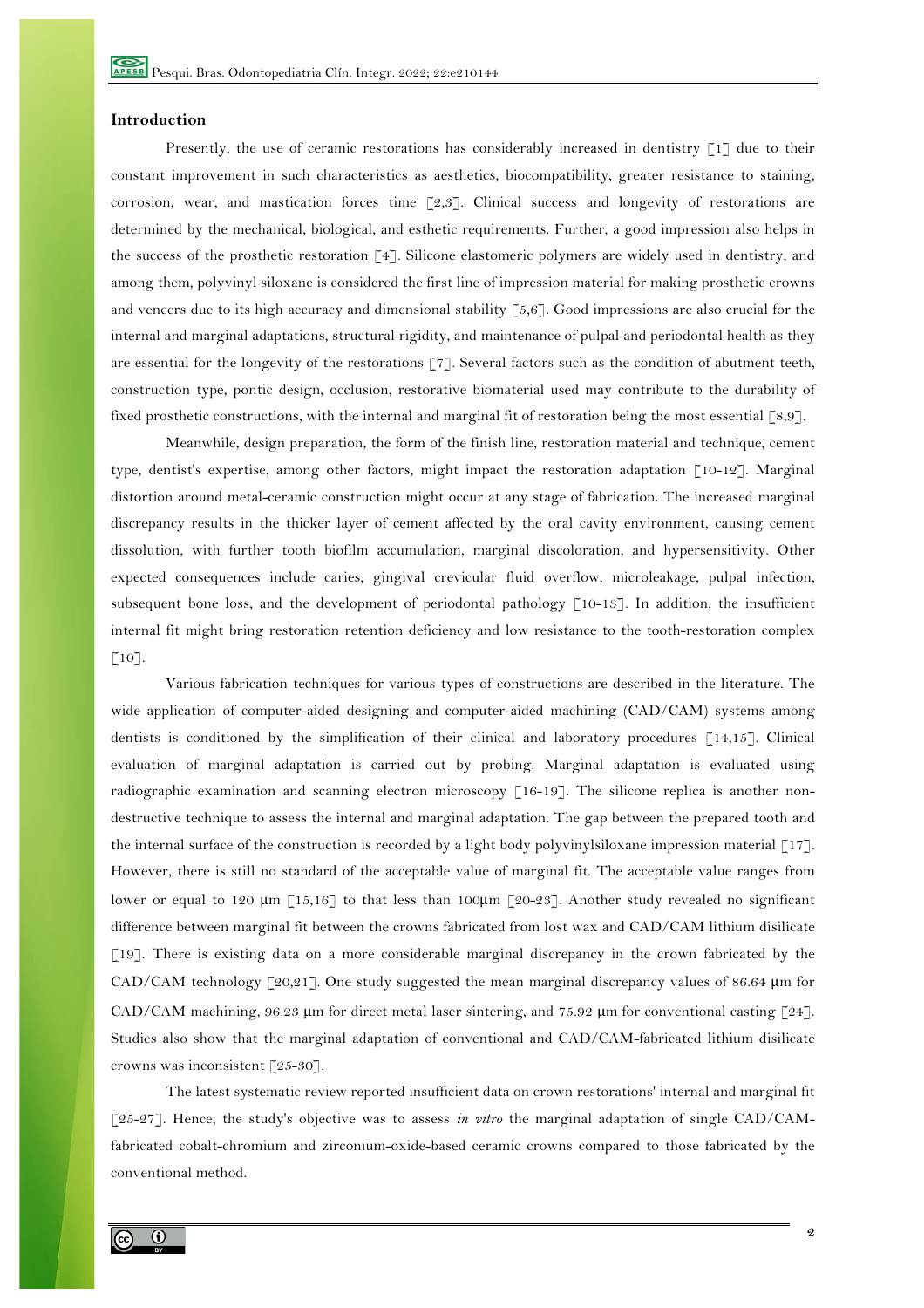## **Material and Methods**

# Study Samples

The overview of the study is shown in Figure 1. A total of 135 unprepared, intact phantom teeth attached to the phantom jaws were selected. All procedures were carried out by one operator with the same technique applied.



**Figure 1. Overview of the study.**

Tooth Preparation Protocol

The teeth were prepared following standards, i.e., with 1.5-2.0 mm incisal/occlusal reduction; 1-1.5 mm axial reduction, and 360˚ rounded shoulder located in the cervical area. According to the proper guideline [31], the tooth preparations for the conventional metal-ceramic and CAD/CAM fabricated restorations were made similar [32].

The preparation of the selected teeth started from making 3 depth grooves (tooth midline, mesiofacial and distofacial) on the tooth vestibular surface. Depth grooves were also placed in the incisal/occlusal region to ensure adequate and even tooth reduction. Groove depth was verified using a silicone index and periodontal probe. After reducing the appropriate amount of tooth structure from the incisal/occlusal region, a preparation of the vestibular surface in cervical and incisal planes was carried out. Tooth structure was removed between the depth grooves, making a round shoulder margin at the cervical region. The width of the round shoulder margin was 1mm, which was confirmed by a periodontal probe. When vestibular surface preparation was completed, axial reduction of lingual and proximal surfaces was carried out, keeping rotary diamond instrument parallel to the path of insertion of the crown. A football-shaped diamond bur was used to prepare the lingual surface of anterior teeth. During the finishing procedure, the line angles were rounded to facilitate the impression-making and die-pouring steps. A flat-ended diamond in a low-speed handpiece was used to create the flat shoulder margin.

# Fabrication of Various Crowns

Impression making procedure was carried out using standard metallic impression trays (Zhermack SpA, Badia Polesine, RO, Italy), which have high deformation resistance as well as provide greater precision of the impression. Polyvinyl siloxane polymer impression material (Zhermack SpA, Badia Polesine, RO, Italy) was used to take impressions from the prepared teeth, and a two-layer one-step impression technique is applied. After setting, the polyvinyl siloxane polymer impression material was removed from the artificial jaw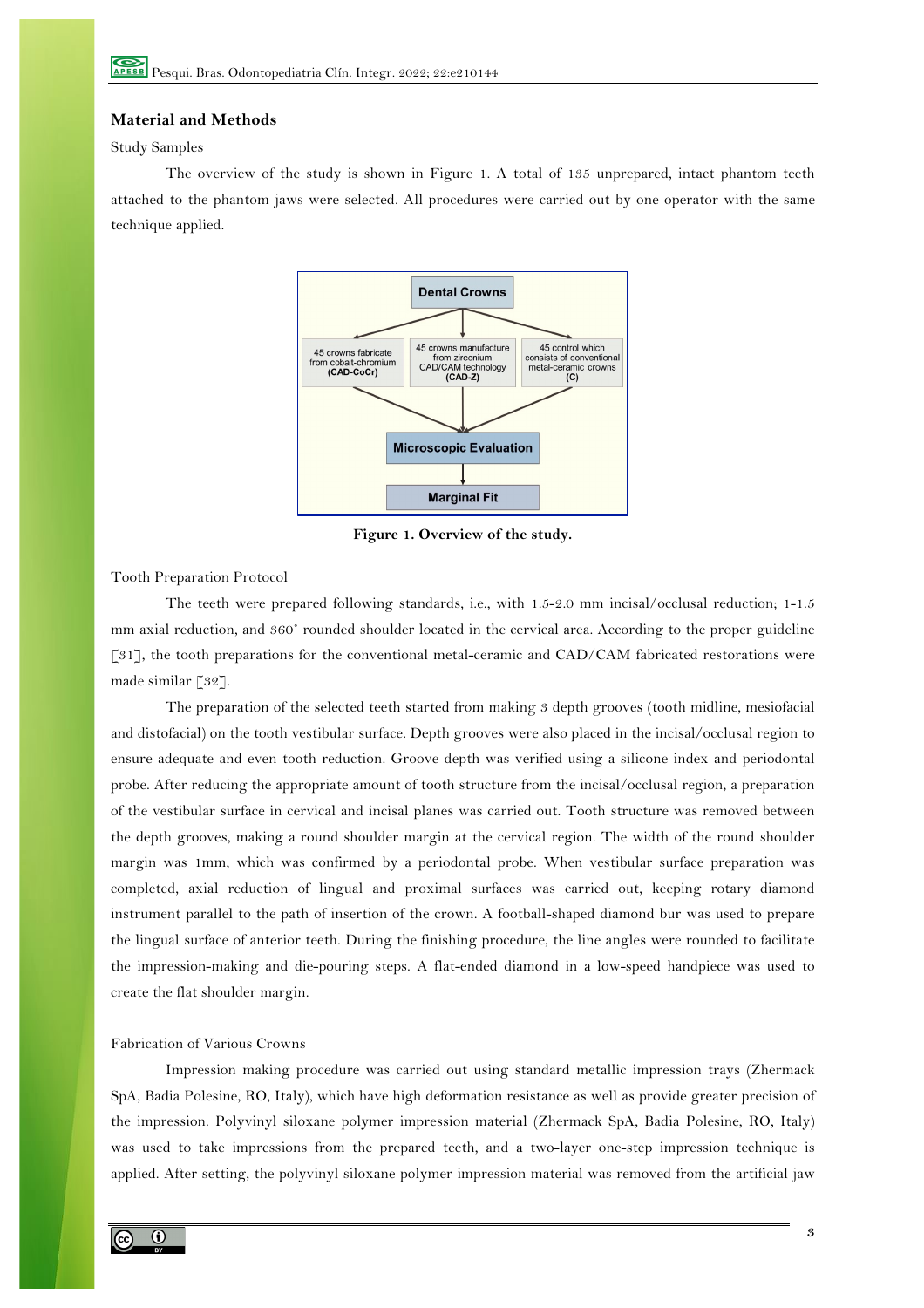and poured with type V dental stone (Heraeus Kulzer, Hanau, Germany) according to the manufacturer's instructions. All prepared 135 teeth were divided into three groups (Figure 2). The study consists of three groups; 45 crowns fabricated from cobalt-chromium (CAD-CoCr) and forty-five crowns fabricated from zirconium (CAD-Z) CAD/CAM technology, and 45 control crowns (C) consisting of conventional metalceramic crowns.

Group CAD-CoCr: Optical 3D scanning (Lava Scan; 3M ESPE, Seefeld, Germany) was used for digitizing the casts. The preset cement space was designed 50  $\mu$ m for all copings since this provides the least marginal discrepancy [33,34]. The milling was carried out from the pre-sintered hard Co-Cr blocks (CORITEC Co-Cr disc; imes-icore GmbH, Eiterfeld, Germany) to fabricate 45 metal copings with the CAD/Milling system. After milling the crowns, the cleaning was done meticulously with a steam cleaner, blow-dried in an airstream, and examined the fit. Finally, porcelain was applied to the comings in layers and sintered according to acceptable protocols in a special furnace (Programat P310; Ivoclar Vivadent AG, Schaan, Liechtenstein) [35,36].

Group CAD-Z: The casts of this group were digitized using the same scanner (Lava Scan; 3M ESPE) and the same method as for CAD-CoCr. Milling was carried out from the semi-sintered zirconia by a three-axis milling machine (Lava Form; 3M ESPE, Seefeld, Germany). Sintering of copings was carried out in a special furnace (Lava Therm; 3M ESPE, Seefeld, Germany) for eight hours and was veneered by appropriate ceramics (Lava Ceram; 3M ESPE, Seefeld, Germany). The final restorations were tested, fitted on their corresponding casts, and glazed.

Group C: The 45-regular metal-ceramic crowns were fabricated with metal copings made from cobaltchromium alloy and layered feldspathic ceramic (Vita Vm9; Vita Zahnfabrik, Bad Sackingen, Germany). Sintering of all the crowns was done in a ceramic furnace (Programat P310; Ivoclar Vivadent AG, Schaan, Liechtenstein).



**Figure 2. Distribution of the studied 135 teeth in three groups.**

The definitive crowns were evaluated visually and utilized zoning afterward. A viscous layer of silicone impression material was used (Elite HD+ Super Light Body, Fast Set) to assess the restoration adaptation, and all necessary correction was made, if needed.

## Marginal Gap Measurement

The analysis of marginal fit between the crown and preparation margins was carried out under a 3D optical microscope with an accuracy of 1 μm and a magnification of 250x (Roi, RAM Optical Instrumentation,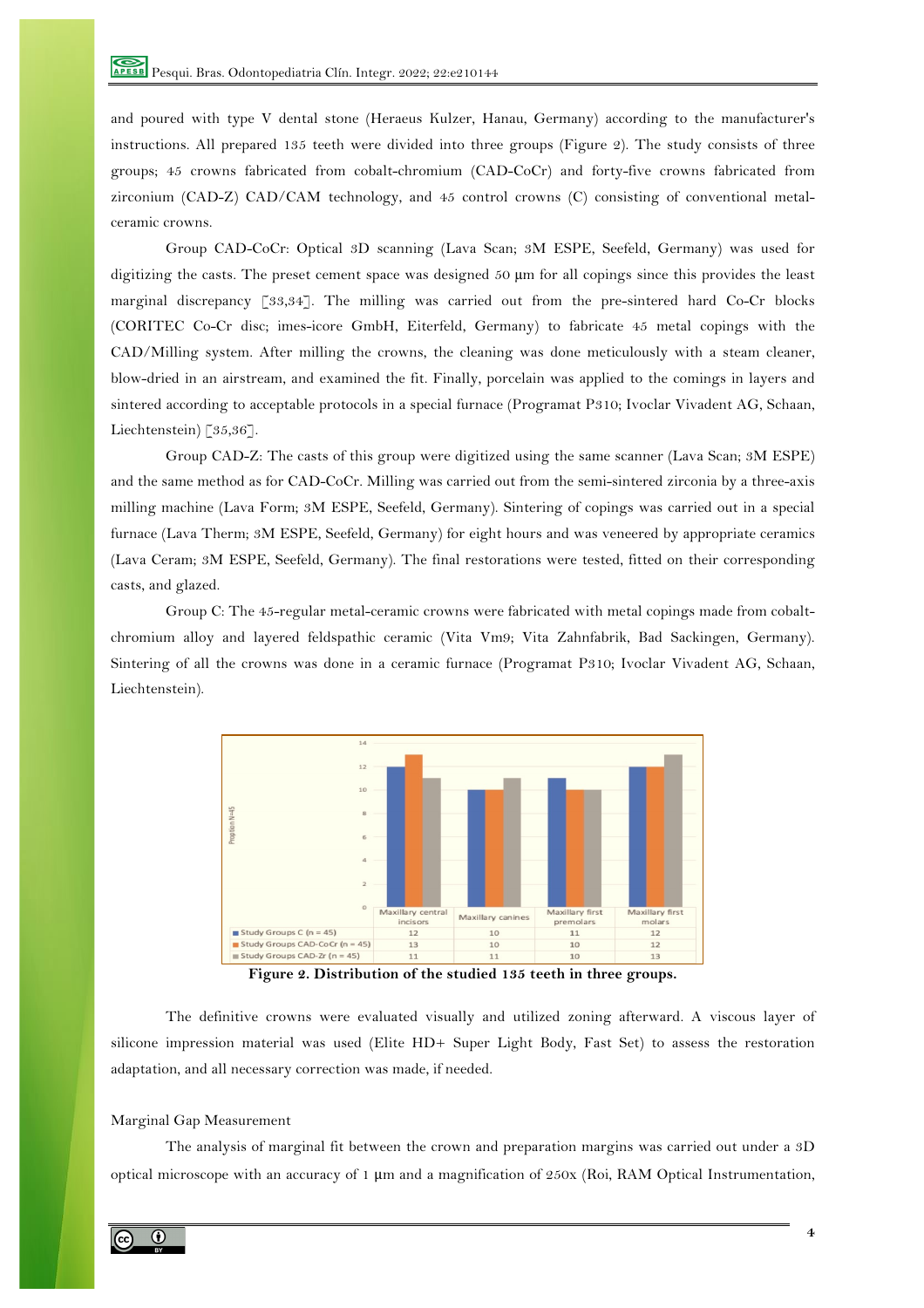Irvine, CA, USA). The measurement was defined as the vertical marginal discrepancy by Holmes et al. [37]. One operator carried out all measurements. The values below 1µm were considered 0.

## Statistical Analysis

Descriptive statistics from every crown's four surfaces (mesial, distal, vestibular, and oral) were applied. Multivariate analysis of variance (MANOVA) was done to define whether the four surfaces altogether varied between groups. Two-way ANOVA was carried out to define a comprehensive assessment for each surface and to conclude how three techniques used to fabricate the crowns influenced the gap measurements. Significance was set at  $p<0.05$ .

### **Results**

Figure 3 shows the descriptive statistics of the four surfaces of the crowns (mesial, distal, vestibular, and oral) for each group (C, CAD-CoCr, CAD-Z). MANOVA disclosed no significant differences between the four surfaces when considered altogether in the three observation groups (p<0.001). Two-way ANOVA disclosed no quantitative differences in the three study groups (p<0.0001 for each surface).



Figure 3. Mean and standard deviation ( $\mu$ m) of the four surfaces (vestibular, oral, mesial, and distal) at **all crowns for all groups.**

# **Discussion**

The current study investigated the marginal adaptation of conventional metal-ceramic, CAD/CAMfabricated cobalt-chromium, and zirconium-oxide-based ceramic made using the polyvinyl siloxane polymer impression material as they are widely used in making impressions due to high accuracy [5,6]. This study revealed that crown type did not considerably influence marginal fit. Thus, the null hypothesis was partially rejected. In conventional restorations, the finish line impacts marginal fit either, providing a cement outflow of a certain amount. Finishing with a beveled shoulder ensures smaller marginal discrepancy, while deep chamfer provides better internal adaptation [29]. Generally, deep chamfer and round shoulder are considered two main finish lines for metal-free crowns. However, the round shoulder finish line provides better marginal adaptation values than the deep chamfer, while the application of ceramics affects the marginal adaptation. The variations in the marginal adaptation, which take place at various stages of manufacturing, were also assessed by some researchers [30].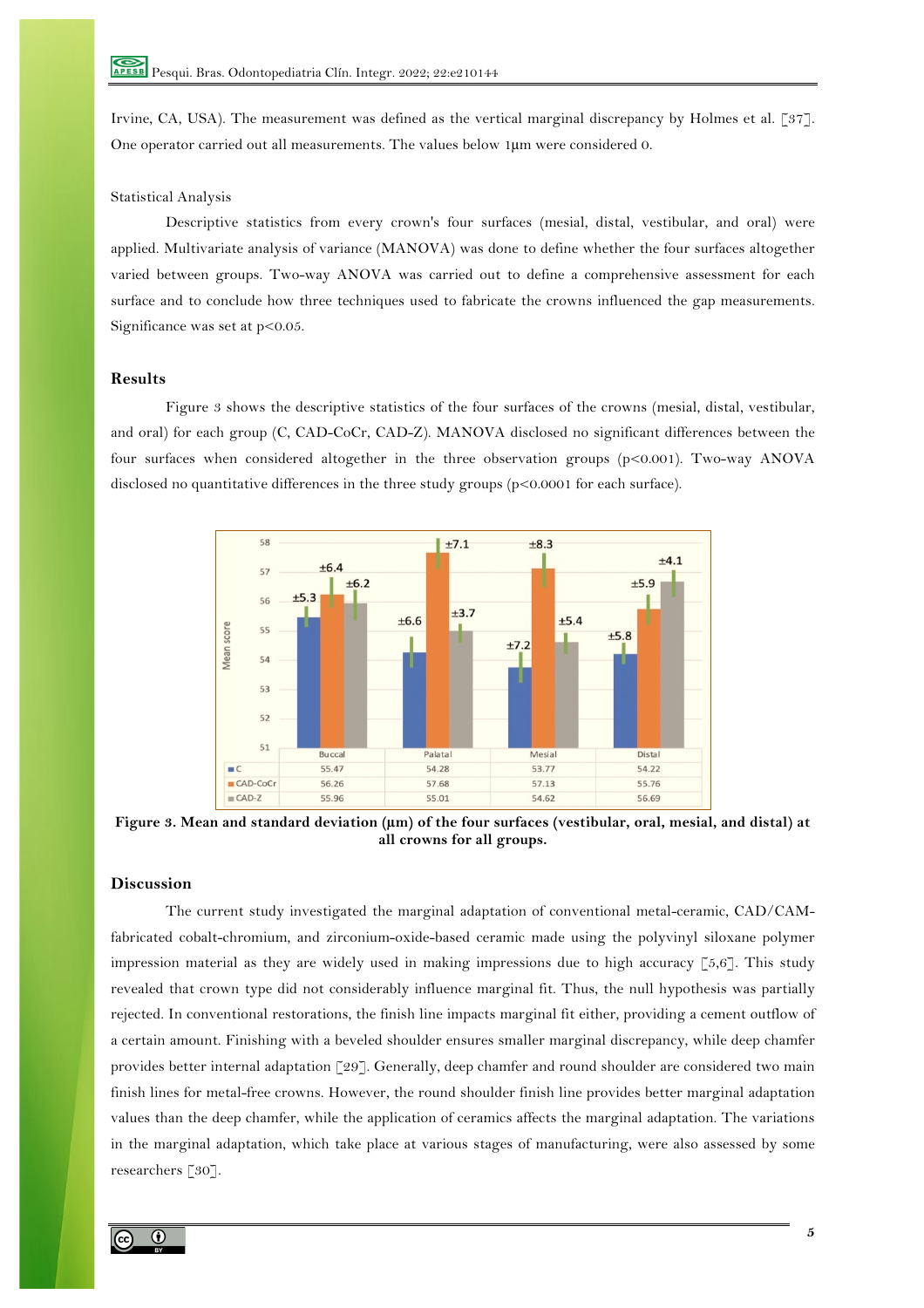Another study revealed no difference between the digital and conventional's marginal fit crowns [18,38]. Nevertheless, these findings differ from the study results reported about the advantage of the conventional method for single metal crown fit [9,32] and the benefit of the digital method for metal crowns  $[24,27]$ . The variance in these study results could be due to the wide range of measurement protocols, specimen design, sample size, and tooth type. Metal and zirconia frameworks manufactured by direct scanning, impression scanning, and lost-wax techniques were reported to show similar marginal discrepancies [26]. Recently published clinical studies showed that CAD/CAM fabricated metal and zirconia-based restorations demonstrated better clinical outcomes due to improved marginal fit over conventionally fabricated metal-based restorations [35,39-41]. Previously published results were found not to coincide with the data obtained in the present study. First, it can be due to differences in study designs (*in vivo* versus *in vitro*). Furthermore, we aimed to assess only crowns marginal fit. However, the mentioned studies included both crowns and fixed partial dentures, which also can affect the final results.

The means for the studied groups ranged within the acceptable limits reported in the literature [17,18]. However, the sufficient value of marginal fit has not been standardized yet. Different specialists suggest a range of fair values from lower or equal to 120  $\mu$ m [19]. Particular difficulties in comparing the results of various researches arose due to a great diversity of restorative materials and CAD/CAM techniques, the difference in the terms used to define marginal fit, and various methods for quantifying marginal fit [9].

No general opinion on a definite number of measurements required is found in the literature. Gassino et al. [42] used 18 and 90 measurement sites for study and clinical crowns, respectively, to produce a sample mean value  $\pm 5$  μm of the true mean. Nawafleh et al. [43] suggested testing at least 30 specimens with 50 measurements each to provide reliable data.

This is an in-vitro study and has the advantage over clinical research. The impression materials are the vulnerability to the dentine as they can remain inside the dentinal tubules while making an impression that can adversely affect the crown adhesion and subsequent adhesion marginal adaptation [38,44,45]. Dentinal tubules contaminations from oral fluids have also been found during tooth preparation and impression procedures [46-50]. Moreover, cement selection is also vital in marginal adaptation of fixed restorations [51,52]. The replica technique has been widely used in in-vitro and in-vivo studies both and the results obtained are reliable and accurate. The only major drawback that has been seen in using this technique is that there have been reports of the elastomeric film tearing when removed. There have also been reports of problems in identifying the finish lines as well as the margins of the crowns [53].

The limitations of this study are that the measurements obtained in the process of *in vitro* study might differ from those acquired during *in vivo* studies. The accuracy of the crown fit is estimated by the measurements of both horizontal and vertical planes. Only vertical gaps were assessed in this study. Also, any internal discrepancies that could impact the crown's strength were not considered in this study. The study confirmed that proper marginal fit in single-unit crowns could be achieved using CAD/CAM systems. However, further research should be done to create various finish lines of preparation and evaluate marginal fit under different cement types. Moreover, the accuracy of the crown adaptation should be assessed both in horizontal and vertical planes.

# **Conclusion**

The type of crown (conventional metal-ceramic, CAD/CAM-fabricated cobalt-chromium-based ceramic, and zirconium-oxide-based ceramic) did not have a significant effect on the marginal fit. The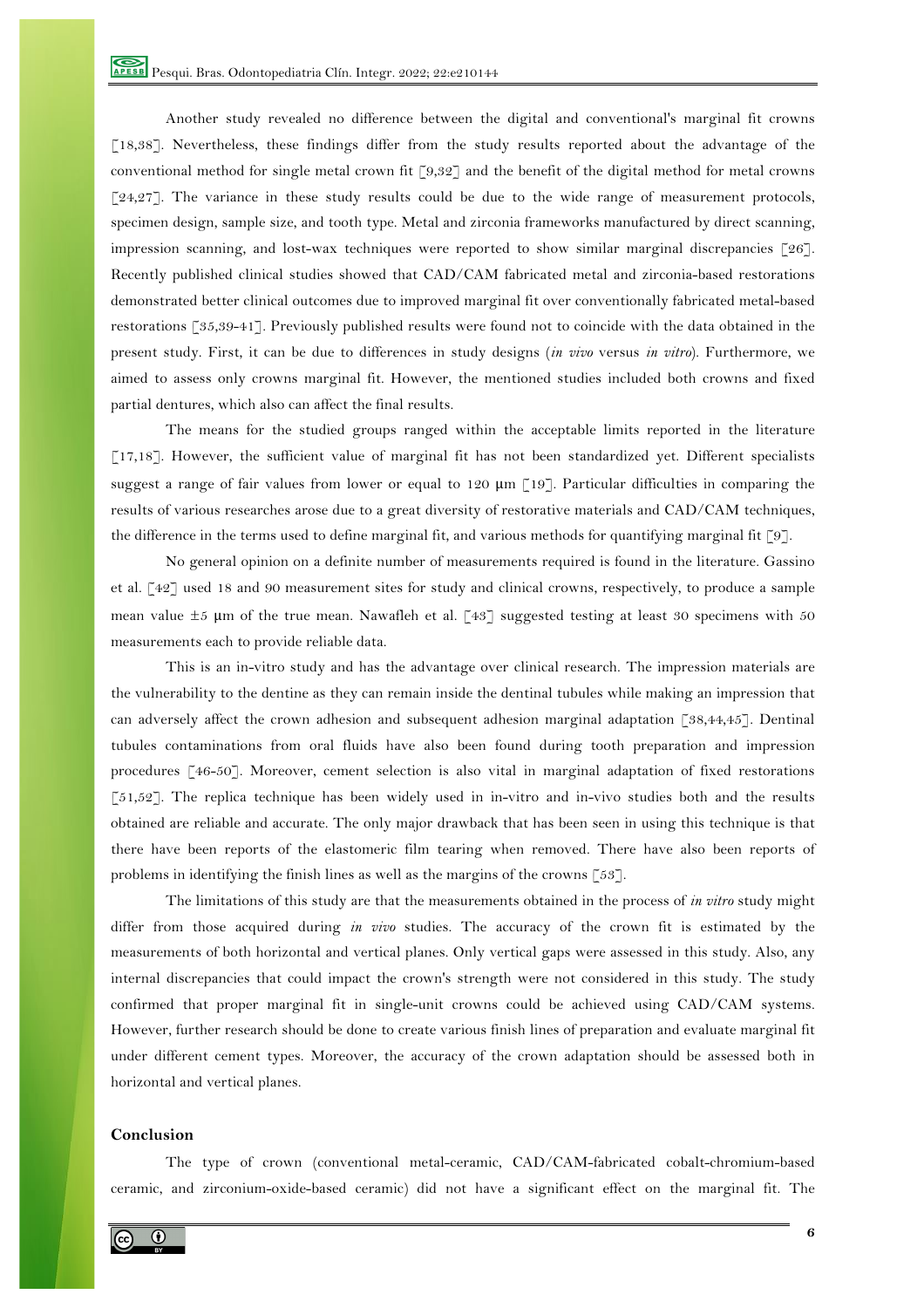CAD/CAM fabricated restorations demonstrate a comparable and satisfactory marginal adaptation in singleunit crowns compared to conventional ones. In addition, the manufacturing technique of different single crowns did not affect the marginal gaps.

#### **Authors' Contributions**

| AH                                                                                                                                      |  | https://orcid.org/0000-0001-8329-3205 | Conceptualization, Methodology, Formal Analysis, Investigation, Data Curation, Writing - |
|-----------------------------------------------------------------------------------------------------------------------------------------|--|---------------------------------------|------------------------------------------------------------------------------------------|
|                                                                                                                                         |  |                                       | Review and Editing and Project Administration.                                           |
| AМ                                                                                                                                      |  | https://orcid.org/0000-0003-2009-4393 | Validation, Data Curation, Writing - Review and Editing and Visualization.               |
| <b>AUYS</b>                                                                                                                             |  | https://orcid.org/0000-0002-0116-7449 | Data Curation, Writing - Review and Editing and Visualization.                           |
| ZK.                                                                                                                                     |  | https://orcid.org/0000-0001-7998-7335 | Writing - Review and Editing and Visualization.                                          |
| MSZ                                                                                                                                     |  | https://orcid.org/0000-0002-5157-7067 | Writing - Review and Editing and Visualization.                                          |
| DR.                                                                                                                                     |  | https://orcid.org/0000-0002-3854-667X | Writing - Review and Editing and Visualization.                                          |
| <b>MA</b>                                                                                                                               |  |                                       | Methodology, Software, Investigation, Data Curation and Writing - Review and Editing.    |
| All authors declare that they contributed to critical review of intellectual content and approval of the final version to be published. |  |                                       |                                                                                          |

#### **Financial Support**

None.

## **Conflict of Interest**

The authors declare no conflicts of interest.

#### **Data Availability**

The data used to support the findings of this study can be made available upon request to the corresponding author.

#### **References**

- [1] Jurado CA, Villalobos-Tinoco J, Tsujimoto A, Castro P, Torrealba Y. The art of minimal tooth reduction for veneer restorations. European J Gen Dent 2020; 9(1): 45-52. https://doi.org/10.4103/ejgd.ejgd\_173\_19
- [2] Forrer FA, Schnider N, Brägger U, Yilmaz B, Hicklin SP. Clinical performance and patient satisfaction obtained with tooth-supported ceramic crowns and fixed partial dentures. J Prosthet Dent 2020; S0022-3913(19):30542-46. https://doi.org/10.1016/j.prosdent.2019.08.012
- [3] Demir N, Ozturk AN, Malkoc MA. Evaluation of the marginal fit of full ceramic crowns by the micro computed tomography (micro CT) technique. Eur J Dent 2014; 8(4): 437-444. https://doi.org/10.4103/1305-7456.143612
- [4] Martins F, Reis J, Barbero Navarro I, Maurício P. Dimensional stability of a preliminary vinyl polysiloxane impression material. Dent J 2019; 7(3):81. https://doi.org/10.3390/dj7030081
- [5] Xu Y, Unkovskiy A, Klaue F, Rupp F, Geis-Gerstorfer J, Spintzyk S. Compatibility of a silicone impression/adhesive system to FDM-printed tray materials - a laboratory peel-off study. Materials 2018; 11(10):1905. https://doi.org/10.3390/ma11101905
- [6] Rokaya D, Mahat Y, Sapkota B, Kc Basnyat S. Full coverage crowns and resin-bonded bridge combination for missing mandibular anterior teeth. Kathmandu Univ Med J 2018; 16(61):97-9.
- [7] Pelekanos S, Koumanou M, Koutayas SO, Zinelis S, Eliades G. Micro-CT evaluation of the marginal fit of different In-Ceram alumina copings. Eur J Esthet Dent 2009; 4(3): 278-92.
- [8] Kokubo Y, Ohkubo C, Tsumita M, Miyashita A, Vult von Steyern P, Fukushima S. Clinical marginal and internal gaps of Procera All Ceram crowns. J Oral Rehabil 2005; 32(7):526-30. https://doi.org/10.1111/j.1365-2842.2005.01458.x
- [9] Boitelle P, Tapie L, Mawussi B, Fromentin O. Evaluation of the marginal fit of CAD-CAM zirconia copings: comparison of 2D and 3D measurement methods. J Prosthet Dent 2018; 119(1):75-81. https://doi.org/10.1016/j.prosdent.2017.01.026
- [10] Conrad HJ, Seong WJ, Pesun IJ. Current ceramic materials and systems with clinical recommendations: a systematic review. J Prosthet Dent 2007; 98(5):389-404. https://doi.org/10.1016/S0022-3913(07)60124-3
- [11] Bottino MA, Valandro LF, Buso L, Ozcan M. The influence of cervical finish line, internal relief, and cement type on the cervical adaptation of metal crowns. Quintessence Int. 2007; 38(7): e425-e432.
- [12] An S, Kim S, Choi H, Lee JH, Moon HS. Evaluating the marginal fit of zirconia copings with digital impressions with an intraoral digital scanner. J Prosthet Dent 2014; 112(5):1171-5. https://doi.org/10.1016/j.prosdent.2013.12.024
- [13] Faot F, Suzuki D, Senna PM, da Silva WJ, de Mattias Sartori IA. Discrepancies in marginal and internal fits for different metal and alumina infrastructures cemented on implant abutments. Eur J Oral Sci 2015; 123(3):215-9. https://doi.org/10.1111/eos.12181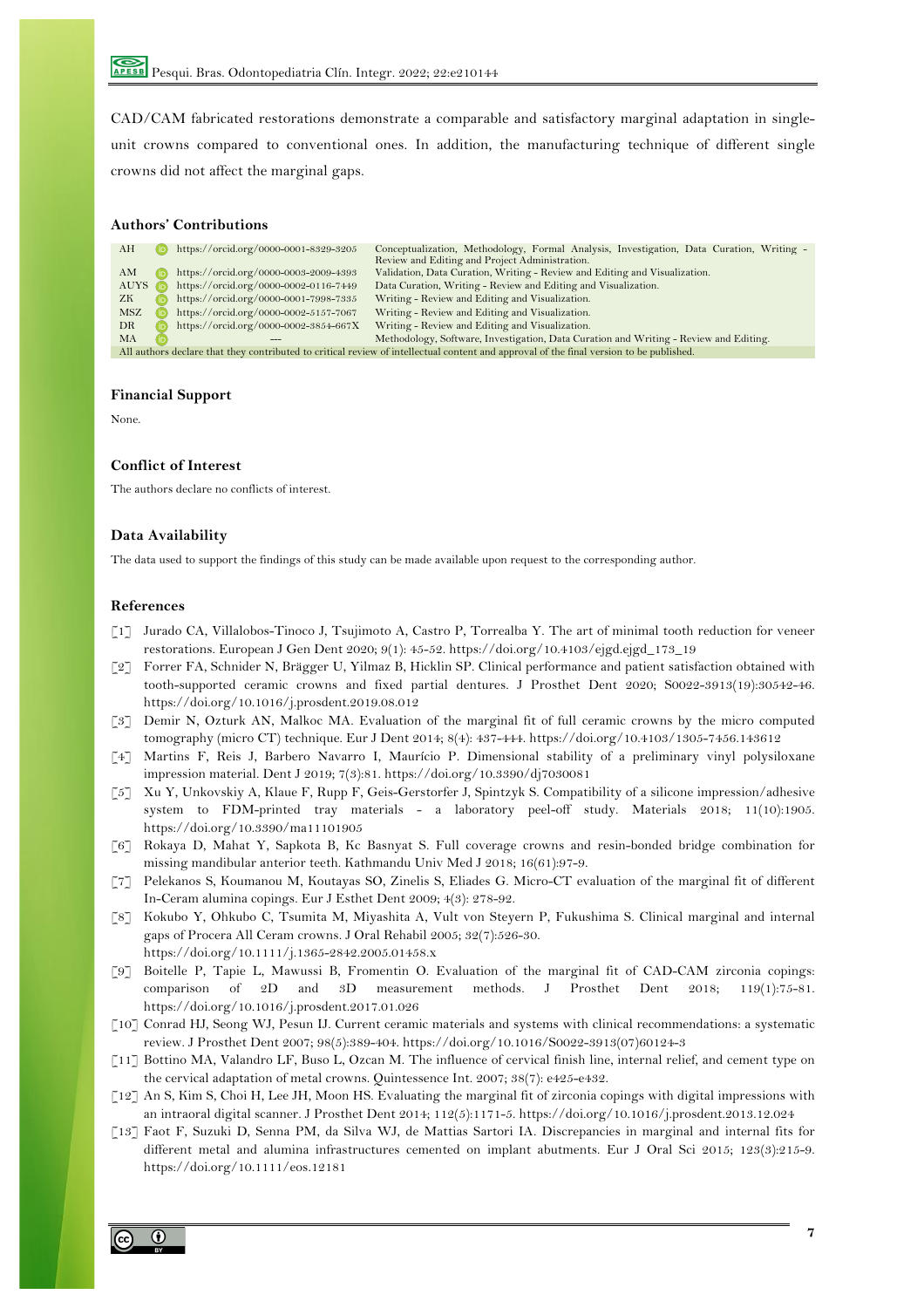- [14] Beuer F, Schweiger J, Edelhoff D. Digital dentistry: an overview of recent developments for CAD/CAM generated restorations. Br Dent J 2008; 204(9):505-11. https://doi.org/10.1038/sj.bdj.2008.350
- [15] Alghazzawi TF, Al-Samadani KH, Lemons J, Liu PR, Essig ME, Bartolucci AA, et al. effect of imaging powder and CAD/CAM stone types on the marginal gap of zirconia crowns. J Am Dent Assoc 2015; 146(2):111-20. https://doi.org/10.1016/j.adaj.2014.10.006
- [16] Contrepois M, Soenen A, Bartala M, Laviole O. Marginal adaptation of ceramic crowns: a systematic review. J Prosthet Dent 2013; 110(6):447-454.e10. https://doi.org/10.1016/j.prosdent.2013.08.003
- [17] Rahme HY, Tehini GE, Adib SM, Ardo AS, Rifai KT. In vitro evaluation of the "replica technique" in the measurement of the fit of Procera crowns. J Contemp Dent Pract 2008; 9(2):25-32.
- [18] Shembesh M, Ali A, Finkelman M. An in vitro comparison of the marginal adaptation accuracy of CAD/CAM restorations using different impression systems. J Prosthodont 2017; 26(7):581-6. https://doi.org/10.1111/jopr.12446
- [19] Tan PL, Gratton DG, Diaz-Arnold AM, Holmes DC. An in vitro comparison of vertical marginal gaps of CAD/CAM titanium and conventional cast restorations. J Prosthodont 2008; 17(5):378-83. https://doi.org/10.1111/j.1532-849X.2008.00302.x
- [20] Reich S, Gozdowski S, Trentzsch L, Frankenberger R, Lohbauer U. Marginal fit of heat-pressed vs. CAD/CAM processed all-ceramic onlays using a milling unit prototype. Oper Dent 2008; 33:644-50. https://doi.org/10.2341/07-162
- [21] Ushiwata O, Moraes JV. Method for marginal measurements of restorations: Accessory device for toolmakers microscope. J Prosthet Dent 2000; 83:362-6. https://doi.org/10.1016/S0022-3913(00)70141-7
- [22] Neves FD, Prado CJ, Prudente MS, Carneiro TA, Zancopé K, Davi LR, et al. Micro-computed tomography evaluation of marginal fit of lithium disilicate crowns fabricated by using chairside CAD/CAM systems or the heat-pressing technique. J Prosthet Dent 2014; 112(5):1134-40. https://doi.org/10.1016/j.prosdent.2014.04.028
- [23] Mously HA, Finkelman M, Zandparsa R, Hirayama H. Marginal and internal adaptation of ceramic crown restorations fabricated with CAD/CAM technology and the heat-press technique. J Prosthet Dent 2014; 112(2):249- 56. https://doi.org/10.1016/j.prosdent.2014.03.017
- [24] Freire Y, Gonzalo E, Lopez-Suarez C, Suarez MJ. The marginal fit of CAD/CAM monolithic ceramic and metalceramic crowns. J Prosthodont 2017; 28(3):1-6. https://doi.org/10.1111/jopr.12590
- [25] Tamac E, Toksavul S, Toman M. Clinical marginal and internal adaptation of CAD/CAM milling, laser sintering, and cast metal ceramic crowns. J Prosthet Dent 2014; 12(4):909-13. https://doi.org/10.1016/j.prosdent.2013.12.020
- [26] Lee B, Oh KC, Haam D, Lee JH, Moon HS. Evaluation of the fit of zirconia copings fabricated by direct and indirect digital scanning procedures. J Prosthet Dent 2018; 120(2):225-31. https://doi.org/10.1016/j.prosdent.2017.08.003
- [27] Kocaağaoğlu H, Kılınç HI, Albayrak H. Effect of digital impressions and production protocols on the adaptation of zirconia copings. J Prosthet Dent 2017; 117(1):102-8. https://doi.org/10.1016/j.prosdent.2016.06.004
- [28] Nagarkar SR, Perdigão J, Seong WJ, Theis-Mahon N. Digital versus conventional impressions for full-coverage restorations: a systematic review and meta-analysis. J Am Dent Assoc 2018; 149(2):139-47. https://doi.org/10.1016/j.adaj.2017.10.001
- [29] Souza RO, Ozcan M, Pavanelli CA, Buso L, Lombardo GH, Michida SM, Mesquita AM, et al. Marginal and internal discrepancies related to margin design of ceramic crowns fabricated by a CAD/CAM system. J Prosthodont 2012; 21(2):94-100. https://doi.org/10.1111/j.1532-849X.2011.00793.x
- [30] Miura S, Inagaki R, Kasahara S, Yoda M. Fit of zirconia all-ceramic crowns with different cervical margin designs, before and after porcelain firing and glazing. Dent Mater J 2014; 33(4):484-89. https://doi.org/10.4012/dmj.2013-284
- [31] Rosenstiel SF, Land MF, Fujimoto J. Contemporary Fixed Prosthodontics. 5th. ed. St. Louis: Mosby/Elsevier Inc.; 2016.
- [32] Biscaro L, Bonfiglioli R, Soattin M, Vigolo P. An in vivo evaluation of fit of zirconium-oxide based ceramic single crowns, generated with two CAD/CAM systems, in comparison to metal ceramic single crowns. J Prosthodont 2013; 22(1):36-41. https://doi.org/10.1111/j.1532-849X.2012.00907.x
- [33] Mosharraf R, Azizi A, Naziri B, Abolhasani M. The effects of cement space thickness and material type on marginal discrepancy of restoration. Braz Dent Sci 2021; 24(1):1-8. https://doi.org/10.14295/bds.2021.v24i1.1968
- [34] Elbadawy AA, Elaziz MHA, Alnazzawi AA, Borzangy SS. Effect of various digital cement space settings on the adaptation of CAD/CAM occlusal veneer "micro-ct evaluation". Dent Mater J 2021; 40(3):625-30. https://doi.org/10.4012/dmj.2020-226
- [35] Heboyan A, Manrikyan M, Zafar MS, Rokaya D, Nushikyan R, Vardanyan I, et al. Bacteriological evaluation of gingival crevicular fluid in teeth restored using fixed dental prostheses: an in vivo study. Int J Mol Sci 2021; 22(11):5463. https://doi.org/10.3390/ijms22115463
- [36] Mohamed MS, Mohsen CA, Katamish H. Impact of chemical aging on the fracture resistance of two ceramic materials: zirconia-reinforced lithium silicate and lithium disilicate ceramics. Open Access Maced J Med Sci 2020; 8(D):189-93. https://doi.org/10.3889/oamjms.2020.5155